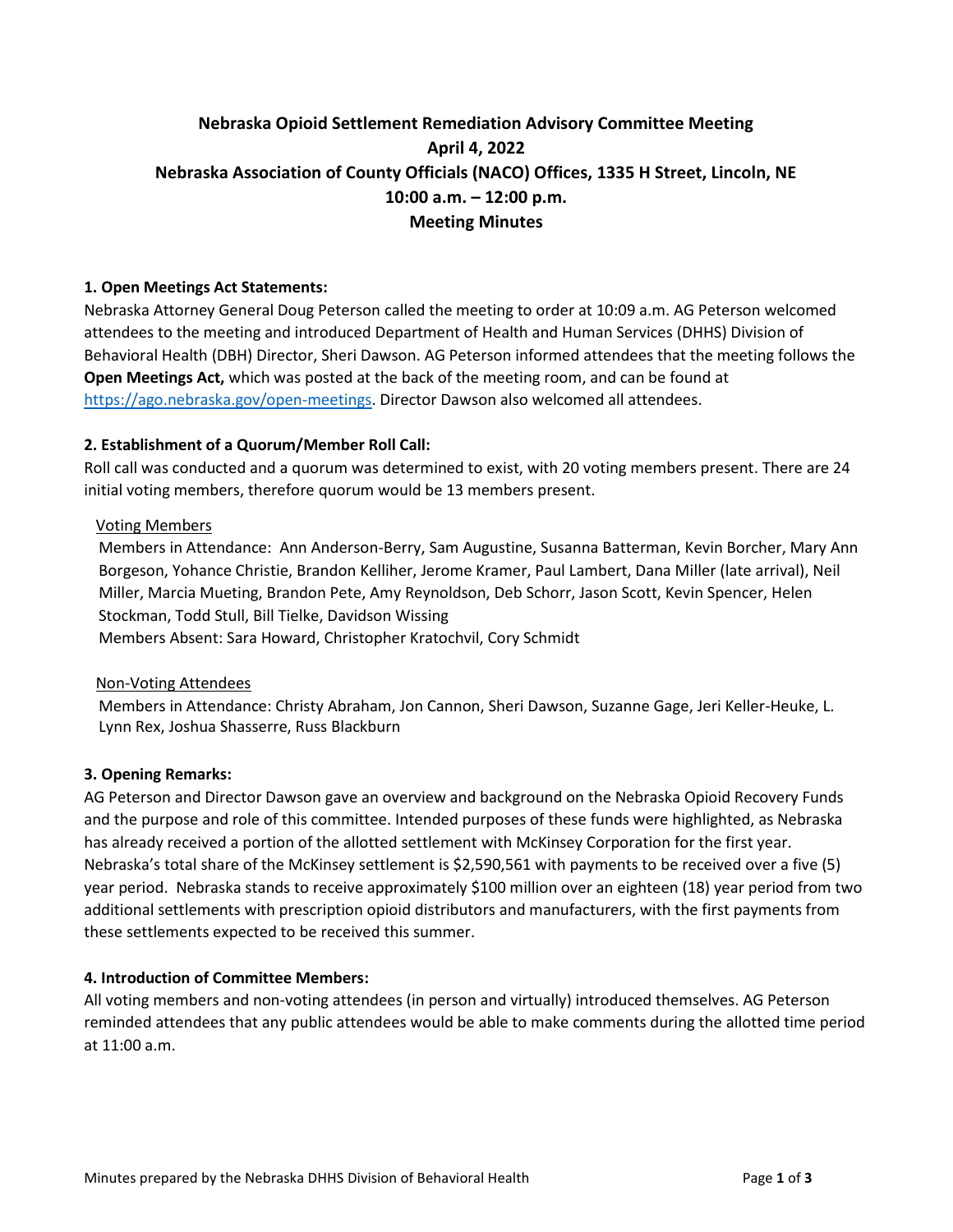# **5. Election of Committee Chair:**

AG Peterson facilitated the nomination and election of the Committee Chairperson for the Opioid Settlement Remediation Advisory Committee. Nomination was made and seconded to elect Todd Stull as Chairperson. Hearing no other nominations, motion was made and seconded to accept this nomination. Todd Stull was elected unanimously by roll call vote.

# **6. Election of Committee Vice-Chair:**

AG Peterson facilitated the nomination and election of the Committee Vice-Chairperson for the Opioid Settlement Remediation Advisory Committee. Nomination was made and seconded to elect Brandon Kelliher as Vice-Chairperson. Hearing no other nominations, motion was made and seconded to accept this nomination. Brandon Kelliher was elected unanimously by roll call vote.

# **7. Adoption of Committee Bylaws:**

AG Peterson facilitated the discussion and adoption of the Bylaws for the Opioid Settlement Remediation Advisory Committee. Discussion was held regarding whether the need to include Robert's Rules of Order is necessary (Article IV-Meetings, subsection Conduct). Motion was made and seconded to remove the reference to Robert's Rules of Order, and approve the Bylaws. The Bylaws, without Robert's Rules of Order, were approved unanimously by roll call vote.

# **8. Establishment of Subcommittee for Needs Assessment:**

Discussion was held on the role and tasks of a suggested Needs Assessment subcommittee. Discussion was held regarding the types of data that is currently being collected. It was suggested that any data collection by this subcommittee not be too cumbersome. Due to the scope of work this subcommittee will be performing, it was suggested that this subcommittee be known as the Data/Needs Assessment Subcommittee. Volunteers for this subcommittee are Amy Reynoldson, Ann Anderson-Berry, Susanna Batterman, Sam Augustine and Davidson Wissing. A motion was made and seconded to change the name of this subcommittee to the Data/Needs Assessment Subcommittee, and approve its establishment. Motion was approved unanimously by roll call vote.

# **9. Establishment of Subcommittee for Disbursement Criteria:**

Discussion was held on the role and tasks of a suggested Disbursement Criteria subcommittee. Per the adopted Bylaws, this subcommittee will be responsible for establishing a baseline for funding use and ensuring that the recommendations for funds recipients are appropriate. Discussion was held on what has already occurred in the context of opioid awareness; DBH has a Prevention team that has been working on this. AG Peterson stated that fund disbursement should begin in late 2022 or early 2023. Volunteers for this subcommittee are Mary Ann Borgeson, Brandon Kelliher, Deb Schorr and Chris Kratochvil. A motion was made and seconded to approve the establishment of the Disbursement Criteria Subcommittee. Motion was approved unanimously by roll call vote.

# **10. Establishment of Subcommittee for Outcome Measurement:**

Discussion was held on the role and tasks of a suggested Outcome Measurement subcommittee. A baseline of acceptable outcomes will need to begin soon. This committee will then look at resulting outcomes after funding has been applied. This subcommittee will act in an oversight capacity by providing appropriate findings to the Governor, Legislature and the Attorney General. A possible progress report provided by this subcommittee was discussed. It was agreed that the subcommittee's membership does not need to be established at this time, but will need to be organized in the near future as work gets underway. A motion was made and seconded to